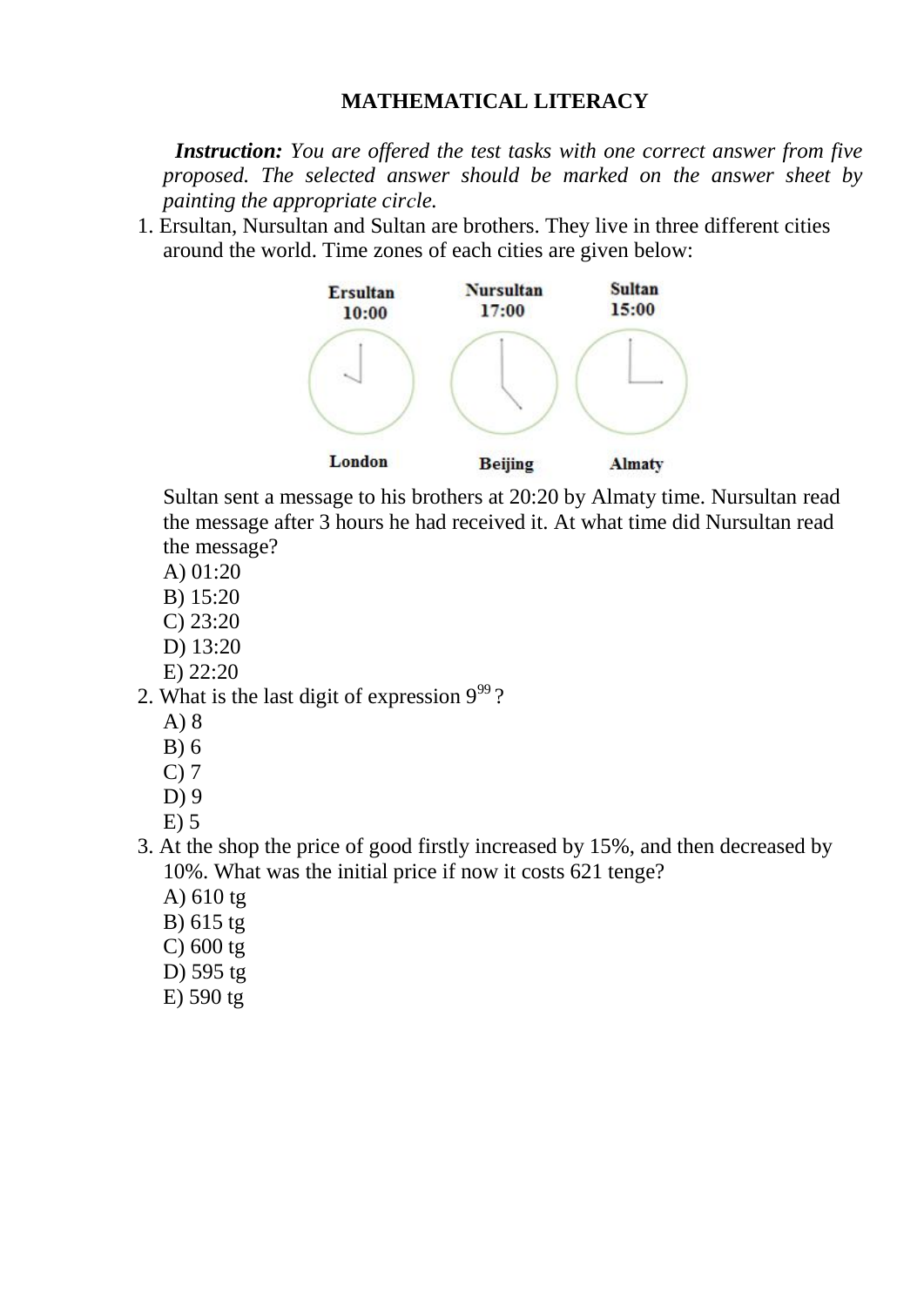4. The graphs shows distance that cars A and B travel in given time. Accordingly, find the distance between cars A and B after they travel 3 hours.



- A) 20 km
- B) 10 km
- C) 2 km
- D) 40 km
- E) 25 km
- 5. All wrestlers who participate on "Euraziya Barysy" wrestling competition have met with each other. How many wrestlers have arrived to competition, if the total number of fights is 45?
	- A) 9
	- B) 8
	- C) 19
	- D) 12
	- E) 10
- 6. The area of square ABCD is 64 cm<sup>2</sup>. Find the shaded area.  $(\pi=3)$



A)  $26 \text{ cm}^2$ B)  $28 \text{ cm}^2$  $\overline{C}$ ) 25 cm<sup>2</sup> D)  $20 \text{ cm}^2$ E) 24 cm<sup>2</sup>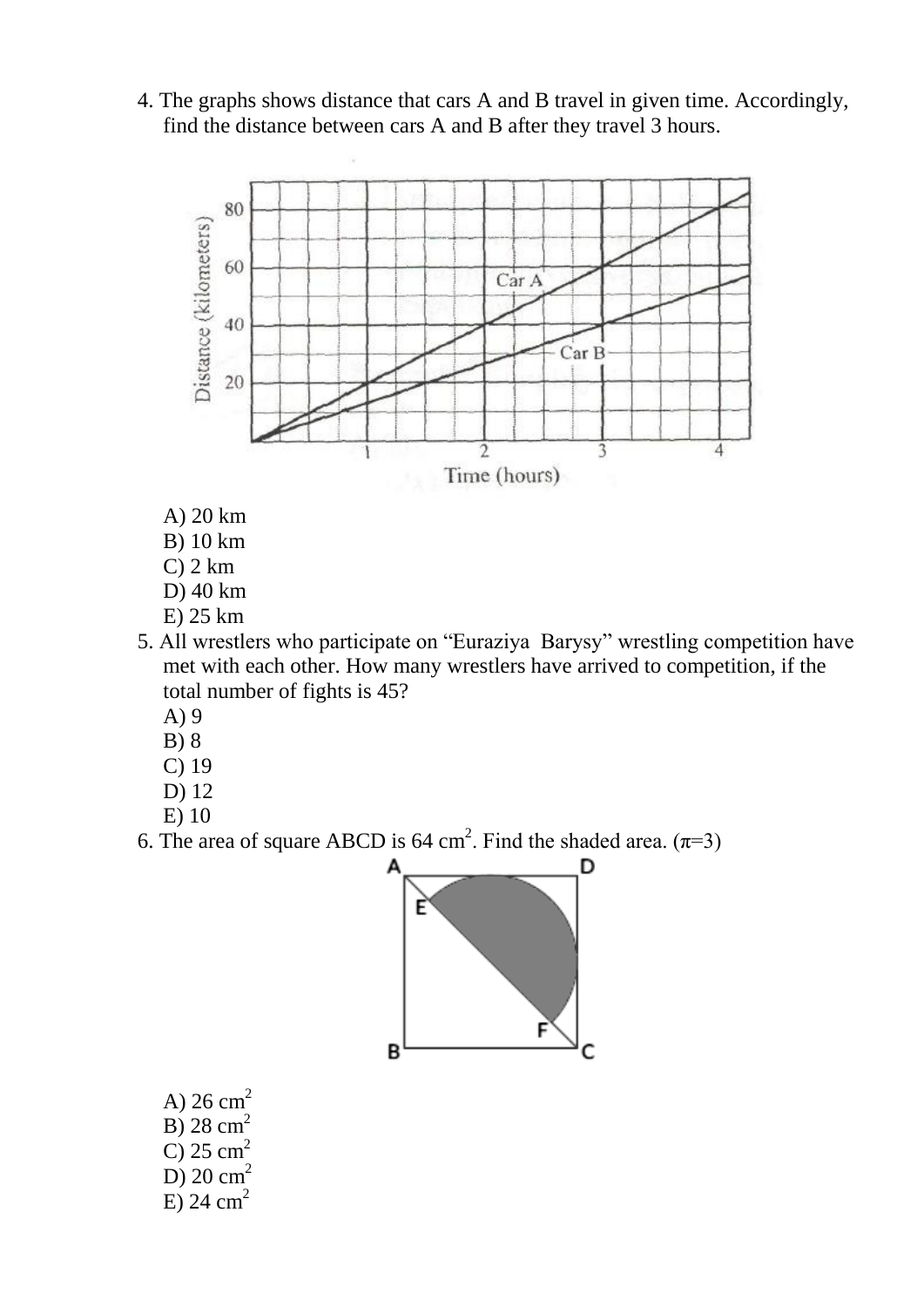7. Given that  $AH = 14$  cm and  $BC = 12$  cm, then find the area of the shaded region.

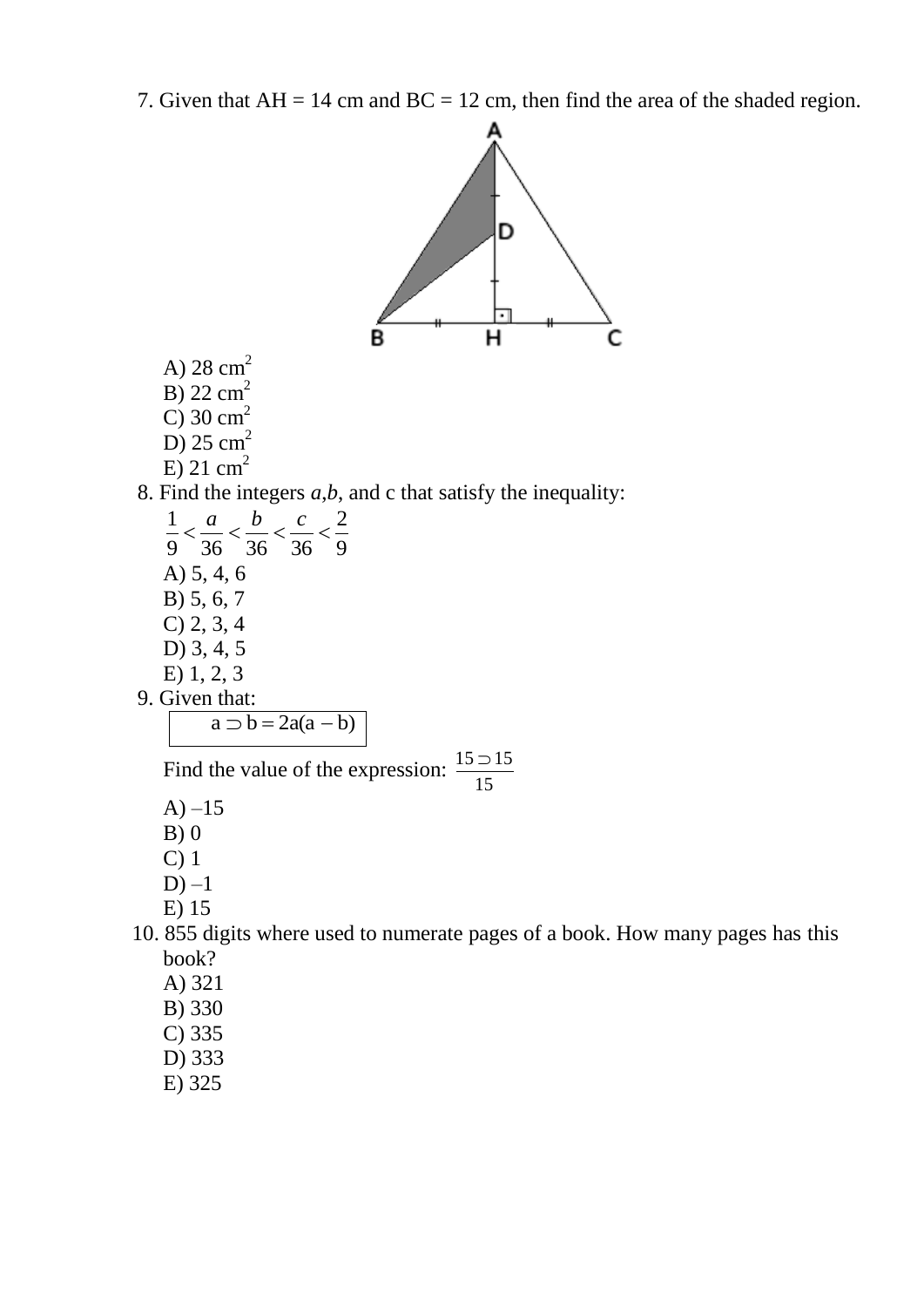- 11. 23 men and 15 women work at a fabric. 19 of them don't wear glasses. The amount of those who wear glasses and men are 34. How many men wear glasses?
	- A) 4
	- B) 19
	- C) 11
	- D) 8
	- E) 15
- 12. ABCD is a rectangle with area  $72 \text{ cm}^2$ . Find the area of a shaded region.